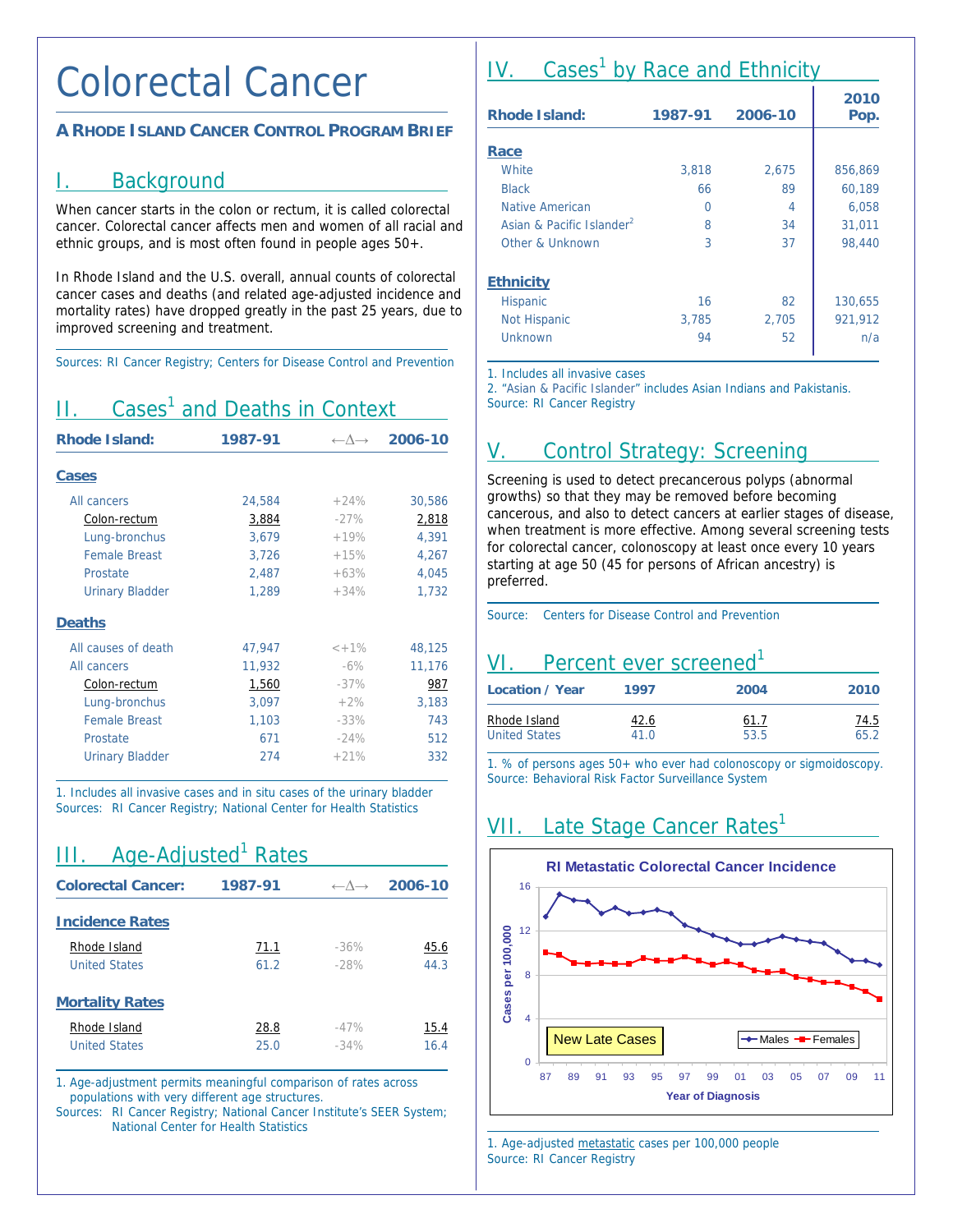# VIII. Rate<sup>1</sup> Trends

#### **Incidence Rates by Sex**



1. Age-adjusted invasive cases per 100,000 people Source: RI Cancer Registry

#### **Incidence Rates by Race**



1. Age-adjusted invasive cases per 100,000 people Source: RI Cancer Registry

#### **Incidence Rates by Ethnicity**



1. Age-adjusted invasive cases per 100,000 people Source: RI Cancer Registry

### IX. From the 2013-2018 RI Cancer Plan

#### **Goal**

- Increase early detection of colorectal cancer among Rhode Islanders.

#### **Objective**

1. By 2018, increase the percentage of adults ages 50 and older who have ever had a sigmoidoscopy or colonoscopy to 87% (Baseline: 75%, Behavioral Risk Factor Surveillance System 2012).

#### **Strategies**

a. Promote a public awareness campaign on colon cancer screening.

b. Promote low- or no-cost colorectal cancer screening programs available to uninsured and underinsured populations.

c. Educate state policymakers on the health and economic benefits of prevention and early detection of colorectal cancer.

d. Develop patient navigator services within the Federally Qualified Health Centers and primary care clinics to increase awareness and use of colorectal cancer screening.

e. Promote healthcare provider use of current screening guidelines, particularly for those with a higher risk of colorectal cancer.

f. Encourage state funding for colorectal cancer screening and treatment programs to provide care to the medically underserved populations.

g. Work with Rhode Island-based health insurers to address disparities in health insurance coverage in regards to screening versus diagnostic procedures for all preventive cancer screening services.





For more information see:

www.health.ri.gov/programs/comprehensivecancercontrol

#### www.cdc.gov/cancer/colorectal/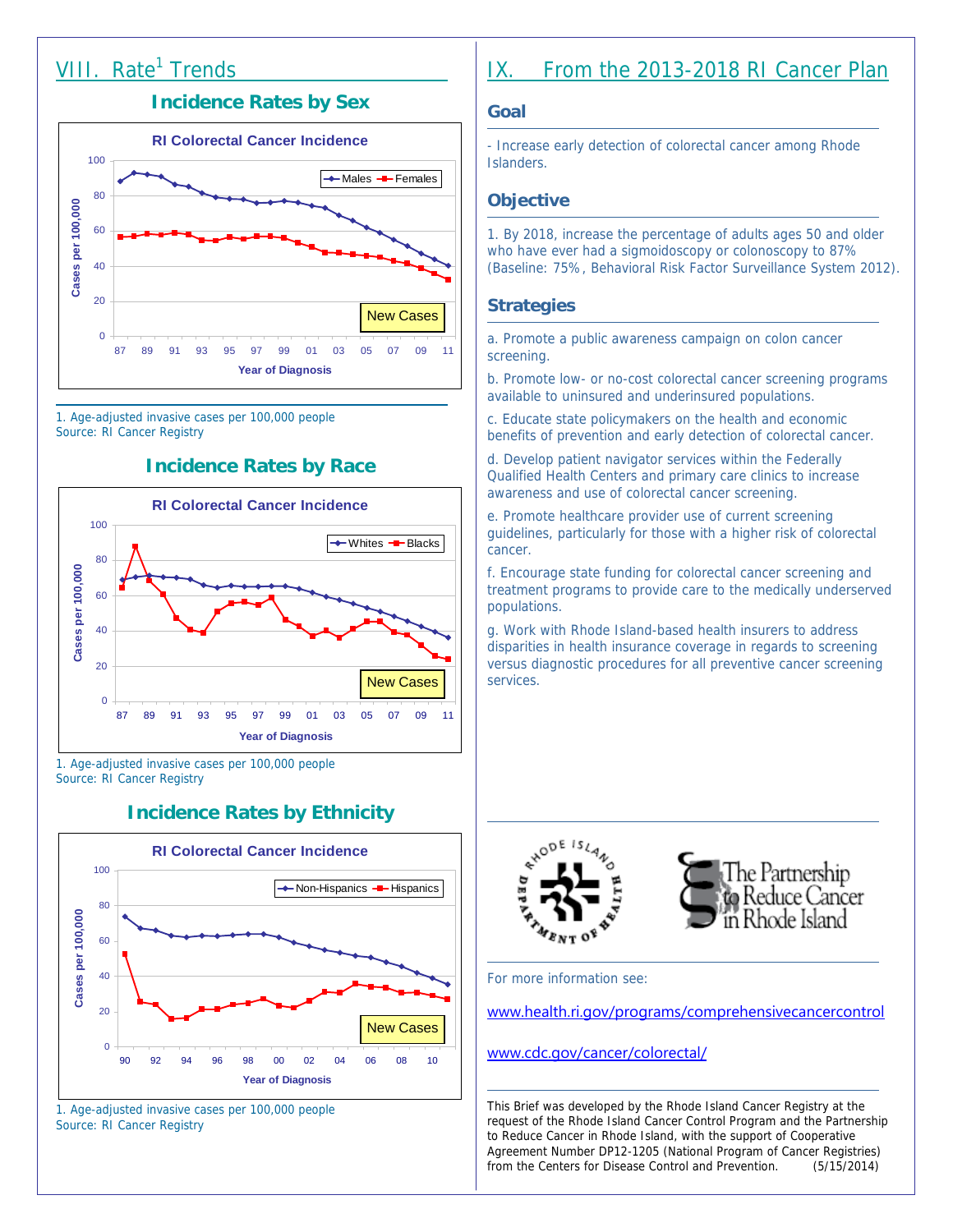# Lung Cancer

#### **A RHODE ISLAND CANCER CONTROL PROGRAM BRIEF**

#### I. Background

Lung cancer<sup>1</sup> is the leading cause of cancer death in Rhode Island and the U.S. overall. Currently, it is the most common cancer to be diagnosed in Rhode Island, and second most common to be diagnosed in the U.S. Annual counts of new lung cancers and deaths have increased over the past 25 years in Rhode Island (19% and 2%, respectively), despite great strides in prevention.

In the United States, tobacco use is the leading cause of lung cancer, followed in importance by exposure to radon gas indoors.

1. Cancer of the lung and bronchus

Sources: RI Cancer Registry; Centers for Disease Control and Prevention

# II. Cases<sup>1</sup> and Deaths in Context

| <b>Rhode Island:</b>   | 1987-91 | $\leftarrow \wedge \rightarrow$ | 2006-10 |
|------------------------|---------|---------------------------------|---------|
| <b>Cases</b>           |         |                                 |         |
| All cancers            | 24,584  | $+24%$                          | 30,586  |
| Colon-rectum           | 3,884   | $-27%$                          | 2,818   |
| Lung-bronchus          | 3,679   | $+19%$                          | 4,391   |
| <b>Female Breast</b>   | 3,726   | $+15%$                          | 4,267   |
| Prostate               | 2,487   | $+63%$                          | 4,045   |
| <b>Urinary Bladder</b> | 1,289   | $+34%$                          | 1,732   |
| <b>Deaths</b>          |         |                                 |         |
| All causes of death    | 47,947  | $< +1\%$                        | 48,125  |
| All cancers            | 11,932  | $-6\%$                          | 11,176  |
| Colon-rectum           | 1,560   | $-37%$                          | 987     |
| Lung-bronchus          | 3,097   | $+2%$                           | 3,183   |
| <b>Female Breast</b>   | 1,103   | $-33%$                          | 743     |
| Prostate               | 671     | $-24%$                          | 512     |
| <b>Urinary Bladder</b> | 274     | $+21%$                          | 332     |

1. Includes all invasive cases and in situ cases of the urinary bladder Sources: RI Cancer Registry; National Center for Health Statistics

| III.                   | Age-Adjusted <sup>1</sup> Rates |                                 |         |
|------------------------|---------------------------------|---------------------------------|---------|
| <b>Lung Cancer:</b>    | 1987-91                         | $\leftarrow \wedge \rightarrow$ | 2006-10 |
| <b>Incidence Rates</b> |                                 |                                 |         |
| Rhode Island           | 68.5                            | $+5%$                           | 72.2    |
| <b>United States</b>   | 68.2                            | $-12%$                          | 60.0    |
| <b>Mortality Rates</b> |                                 |                                 |         |
| Rhode Island           | 57.2                            | $-10%$                          | 51.4    |
| <b>United States</b>   | 57.8                            | $-14%$                          | 49.5    |

1. Age-adjustment permits meaningful comparison of rates across populations with very different age structures.

Sources: RI Cancer Registry; National Cancer Institute's SEER System; National Center for Health Statistics

# IV. Cases<sup>1</sup> by Race and Ethnicity

| <b>Rhode Island:</b>                  | 1987-91 | 2006-10 | 2010<br>Pop. |
|---------------------------------------|---------|---------|--------------|
|                                       |         |         |              |
| Race                                  |         |         |              |
| <b>White</b>                          | 3,598   | 4,224   | 856,869      |
| <b>Black</b>                          | 83      | 144     | 60,189       |
| Native American                       | 1       | 5       | 6,058        |
| Asian & Pacific Islander <sup>2</sup> | 9       | 21      | 31,011       |
| Other & Unknown                       | 1       | 23      | 98,440       |
| <b>Ethnicity</b>                      |         |         |              |
| <b>Hispanic</b>                       | 18      | 69      | 130,655      |
| <b>Not Hispanic</b>                   | 3,617   | 4,298   | 921,912      |
| Unknown                               | 57      | 50      | n/a          |

1. Includes all invasive cases

2. "Asian & Pacific Islander" includes Asian Indians and Pakistanis. Source: RI Cancer Registry

# V. Control Strategy 1: Prevention

Preventing exposure to tobacco smoke and to naturally-occurring radon gas would prevent most cancers of the lung and bronchus in Rhode Island and the U.S. overall.

Source: Centers for Disease Control and Prevention

# VI. Control Strategy 2: Screening

Screening long-term smokers with low-dose computed tomography may be used to detect cancers at earlier stages of disease, when treatment is more effective.

 $\overline{a}$ 

Source: Centers for Disease Control and Prevention

### VII. Late Stage Cancer Rates<sup>1</sup>



1. Age-adjusted metastatic cases per 100,000 people Source: RI Cancer Registry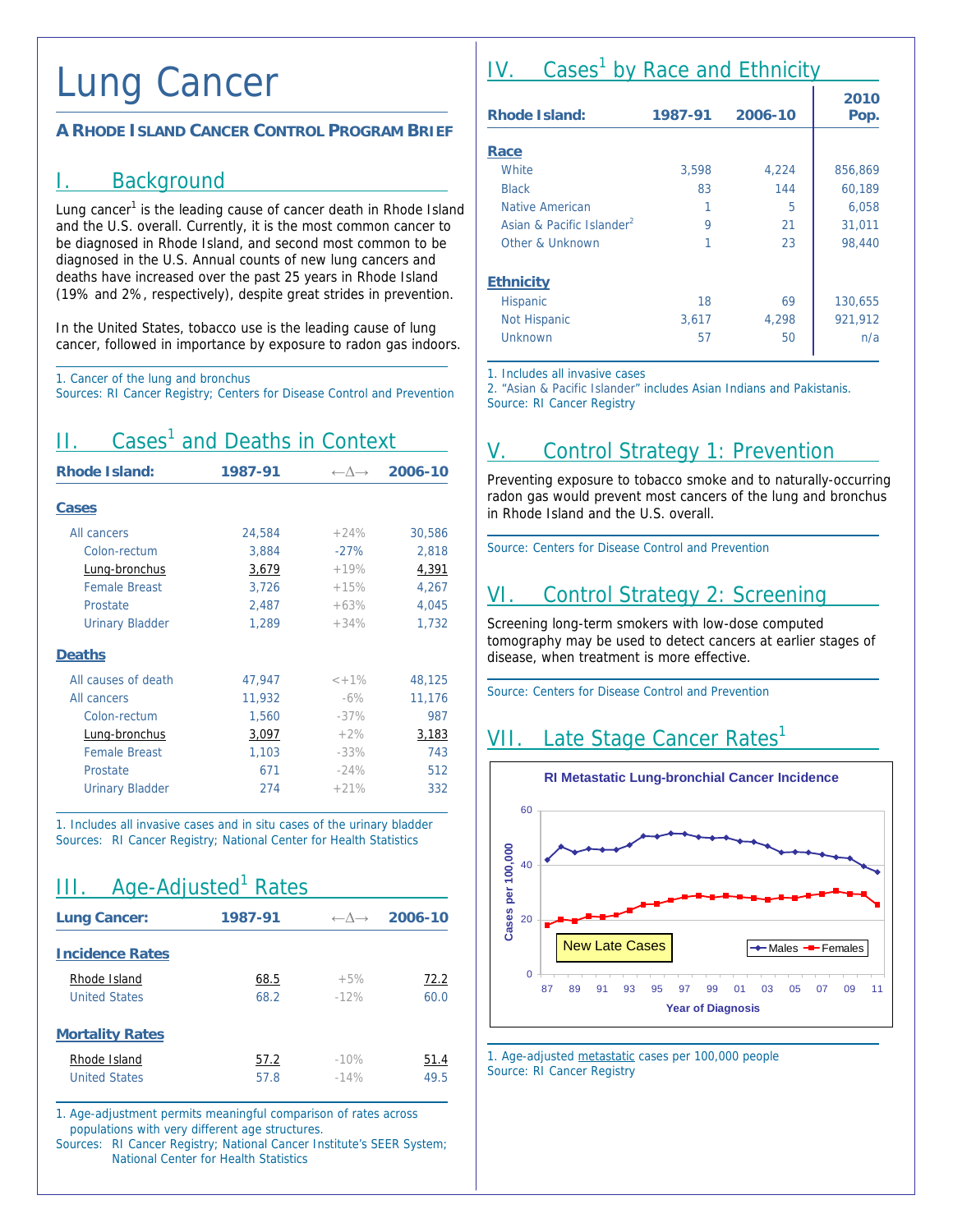# VIII. Rate<sup>1</sup> Trends

#### **Incidence Rates by Sex**



1. Age-adjusted invasive cases per 100,000 people Source: RI Cancer Registry

#### **Incidence Rates by Race**



1. Age-adjusted invasive cases per 100,000 people Source: RI Cancer Registry

#### **Incidence Rates by Ethnicity**



1. Age-adjusted invasive cases per 100,000 people Source: RI Cancer Registry

### IX. From the 2013-2018 RI Cancer Plan

#### **Goals**

- Reduce tobacco use and tobacco-related cancers, disabilities, and deaths by implementing evidence-based policy, systems, and environmental changes.

- Protect all Rhode Islanders from cancer-related environmental exposures at home and in the workplace.

#### **Objectives**

1. By 2018, decrease the proportion of the population reporting exposure to secondhand smoke in their homes to 5.65 (Baseline: 10.6, National Adult Tobacco Survey, 2010).

2. By 2018, decrease the prevalence of smoking among adults to 12% (Baseline: 20.2%, Behavioral Risk Factor Surveillance System, 2011).

3. By 2018, decrease the rate of youth initiation of tobacco use to 2.2% (Baseline: 4.2%, National Survey on Drug Use and Health, 2011).

4. By 2018, decrease the ratio of low-income and higher-income adults who smoke to 1.5:1 (Baseline: 2.25:1).

5. By 2018, reduce unhealthy radon exposure by increasing the percentage of homes with unacceptable radon levels greater than or equal to 4.0 picoCuries per Liter (pCi/L) that receive mitigation to 80% (Baseline: 65%, Rhode Island Department of Health Radon Database 2010).





For more information see:

www.health.ri.gov/programs/comprehensivecancercontrol

www.cdc.gov/cancer/colorectal/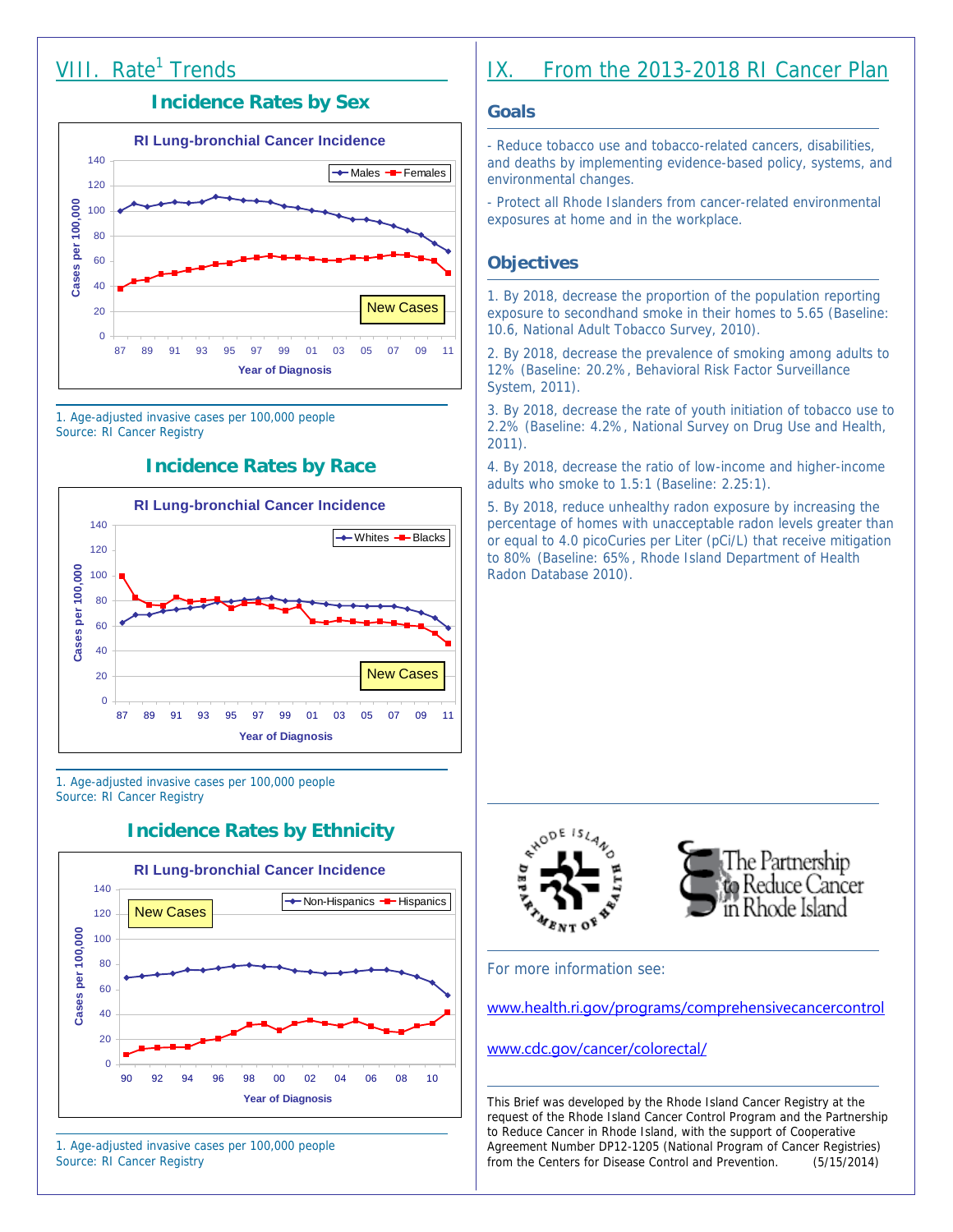# Female Breast Cancer

#### **A RHODE ISLAND CANCER CONTROL PROGRAM BRIEF**

#### I. Background

Breast cancer is the most common cancer among Rhode Island women and women in the U.S. overall. (Men may get breast cancer as well, but the risk is quite low.) Women who get regular screening mammograms can lower their risk of dying from breast cancer substantially.

Sources: RI Cancer Registry; Centers for Disease Control and Prevention

# II. Cases<sup>1</sup> and Deaths in Context

| <b>Rhode Island:</b>   | 1987-91 | $\leftarrow \wedge \rightarrow$ | 2006-10 |
|------------------------|---------|---------------------------------|---------|
| <b>Cases</b>           |         |                                 |         |
| All cancers            | 24,584  | $+24%$                          | 30,586  |
| Colon-rectum           | 3,884   | $-27\%$                         | 2,818   |
| Lung-bronchus          | 3,679   | $+19%$                          | 4,391   |
| Female Breast          | 3,726   | $+15%$                          | 4,267   |
| Prostate               | 2,487   | $+63%$                          | 4,045   |
| <b>Urinary Bladder</b> | 1,289   | $+34%$                          | 1,732   |
| <b>Deaths</b>          |         |                                 |         |
| All causes of death    | 47,947  | $< +1\%$                        | 48,125  |
| All cancers            | 11,932  | $-6\%$                          | 11,176  |
| Colon-rectum           | 1,560   | $-37%$                          | 987     |
| Lung-bronchus          | 3,097   | $+2%$                           | 3,183   |
| Female Breast          | 1,103   | $-33%$                          | 743     |
| Prostate               | 671     | $-24%$                          | 512     |
| <b>Urinary Bladder</b> | 274     | $+21%$                          | 332     |

1. Includes all invasive cases and in situ cases of the urinary bladder Sources: RI Cancer Registry; National Center for Health Statistics

# III. Age-Adjusted<sup>1</sup> Rates

| Female Breast Cancer: 1987-91 |       | $\leftarrow \wedge \rightarrow$ | 2006-10 |
|-------------------------------|-------|---------------------------------|---------|
| <b>Incidence Rates</b>        |       |                                 |         |
| Rhode Island                  | 130.0 | $+1%$                           | 131.1   |
| <b>United States</b>          | 131.8 | $-3%$                           | 127.6   |
| <b>Mortality Rates</b>        |       |                                 |         |
| Rhode Island                  | 37.3  | $-44%$                          | 20.8    |
| <b>United States</b>          | 33.0  | $-32%$                          | 22.6    |
|                               |       |                                 |         |

1. Age-adjustment permits meaningful comparison of rates across populations with very different age structures.

Sources: RI Cancer Registry; National Cancer Institute's SEER System; National Center for Health Statistics

# IV. Cases<sup>1</sup> by Race and Ethnicity

| <b>Rhode Island:</b>                  | 1987-91 | 2006-10 | 2010<br>Pop. |
|---------------------------------------|---------|---------|--------------|
|                                       |         |         |              |
| Race                                  |         |         |              |
| <b>White</b>                          | 3,652   | 4,073   | 856,869      |
| <b>Black</b>                          | 76      | 159     | 60,189       |
| Native American                       | 0       | 2       | 6,058        |
| Asian & Pacific Islander <sup>2</sup> | 7       | 34      | 31,011       |
| Other & Unknown                       | 6       | 17      | 98,440       |
| <b>Ethnicity</b>                      |         |         |              |
| <b>Hispanic</b>                       | 17      | 133     | 130,655      |
| <b>Not Hispanic</b>                   | 3,601   | 4,124   | 921,912      |
| Unknown                               | 123     | 27      | n/a          |

1. Includes all invasive cases

2. "Asian & Pacific Islander" includes Asian Indians and Pakistanis. Source: RI Cancer Registry

### V. Control Strategy: Screening

Mammography is used to detect cancers at earlier stages of disease, when treatment is more effective. Women should have mammograms every two years from age 50 to 74 years. Some women should have mammograms before the age of 50, on the advice of a health professional.

Source: Centers for Disease Control and Prevention

# VI. Percent Screened per Guidelines<sup>1</sup>

| Location / Year      | 1995        | 2002        | 2010        |
|----------------------|-------------|-------------|-------------|
| Rhode Island         | <u>71.4</u> | <u>88.1</u> | <u>83.6</u> |
| <b>United States</b> | 70.3        | 79 7        | 779         |

1. % of women ages 50+ who had a mammogram in the past 2 years. Source: Behavioral Risk Factor Surveillance System

#### VII. Late Stage Cancer Rates<sup>1</sup>  $\overline{a}$



1. Age-adjusted metastatic cases per 100,000 people Source: RI Cancer Registry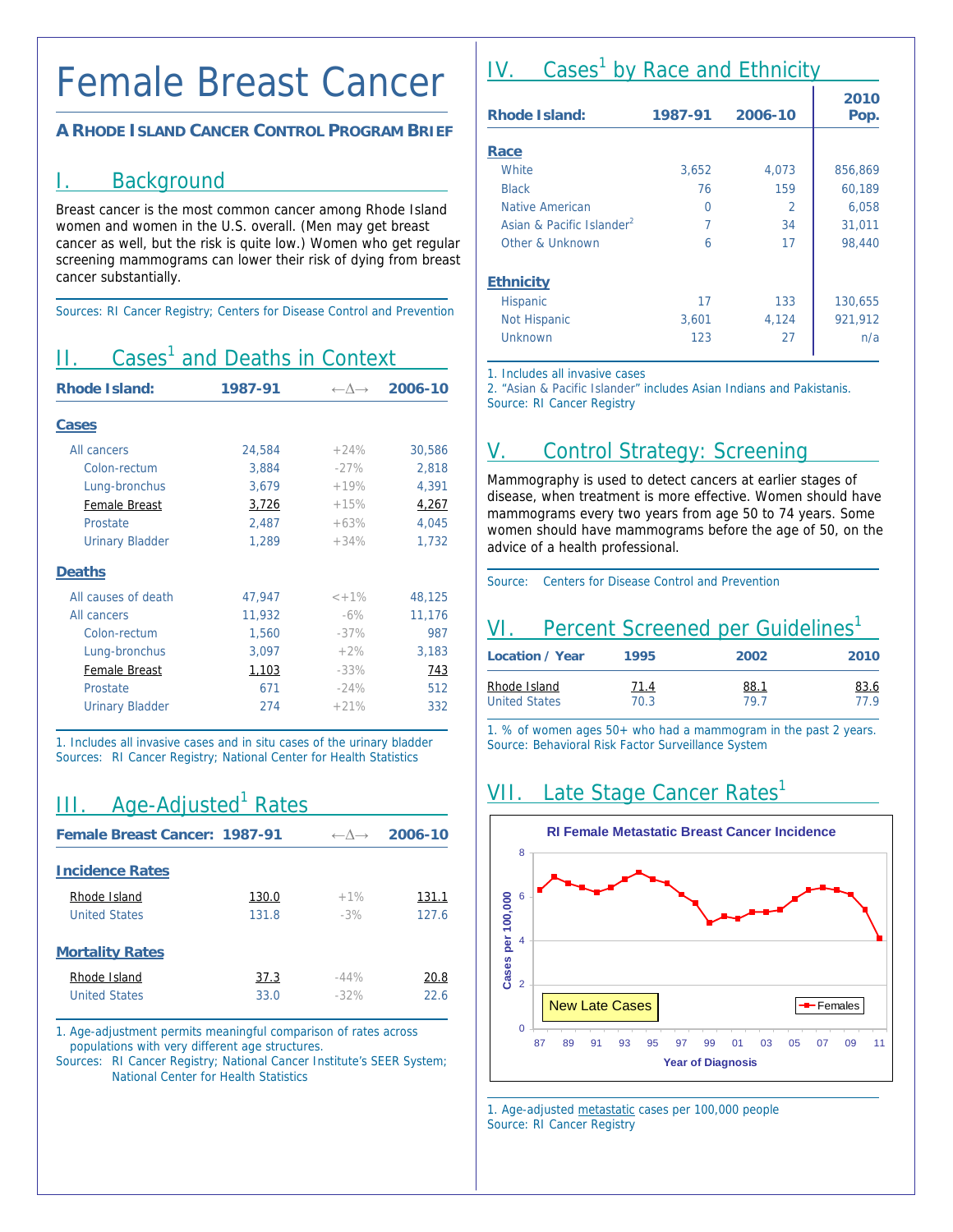### VIII. Rate<sup>1</sup> Trends

#### **Death Rates**



1. Age-adjusted invasive cases per 100,000 people Source: National Center for Health Statistics

#### **Death Rates by Race**



1. Age-adjusted invasive cases per 100,000 people Source: National Center for Health Statistics

#### **Death Rates by Ethnicity**



1. Age-adjusted invasive cases per 100,000 people Source: National Center for Health Statistics

### IX. From the 2013-2018 RI Cancer Plan

#### **Goal**

- Increase early detection of breast cancer among Rhode Islanders.

#### **Objective**

1. By 2018, increase the percentage of women ages 50 through 74 who have had a mammogram in the past two years to 94% (Baseline: 88%, Behavioral Risk Factor Surveillance System 2010).

#### **Strategies**

a. Educate women one-on-one and in group settings about the benefits of mammograms and ways to overcome barriers to screening.

b. Use small media, such as videos, letters, brochures, and newsletters, to inform and motivate women to have a mammogram.

c. Support and promote community-based events that encourage increases in breast cancer screening.

d. Reduce structural barriers to screening by providing transportation, adjusting appointment hours, and providing screening in various settings.

e. Support the state's Women's Cancer Screening Program, which provides routine screening and treatment for uninsured and underinsured women.

f. Work with Rhode Island-based health insurers to address disparities in health insurance coverage in regards to screening versus diagnostic procedures for all preventive cancer screening services.





For more information see:

www.health.ri.gov/programs/comprehensivecancercontrol

#### www.cdc.gov/cancer/colorectal/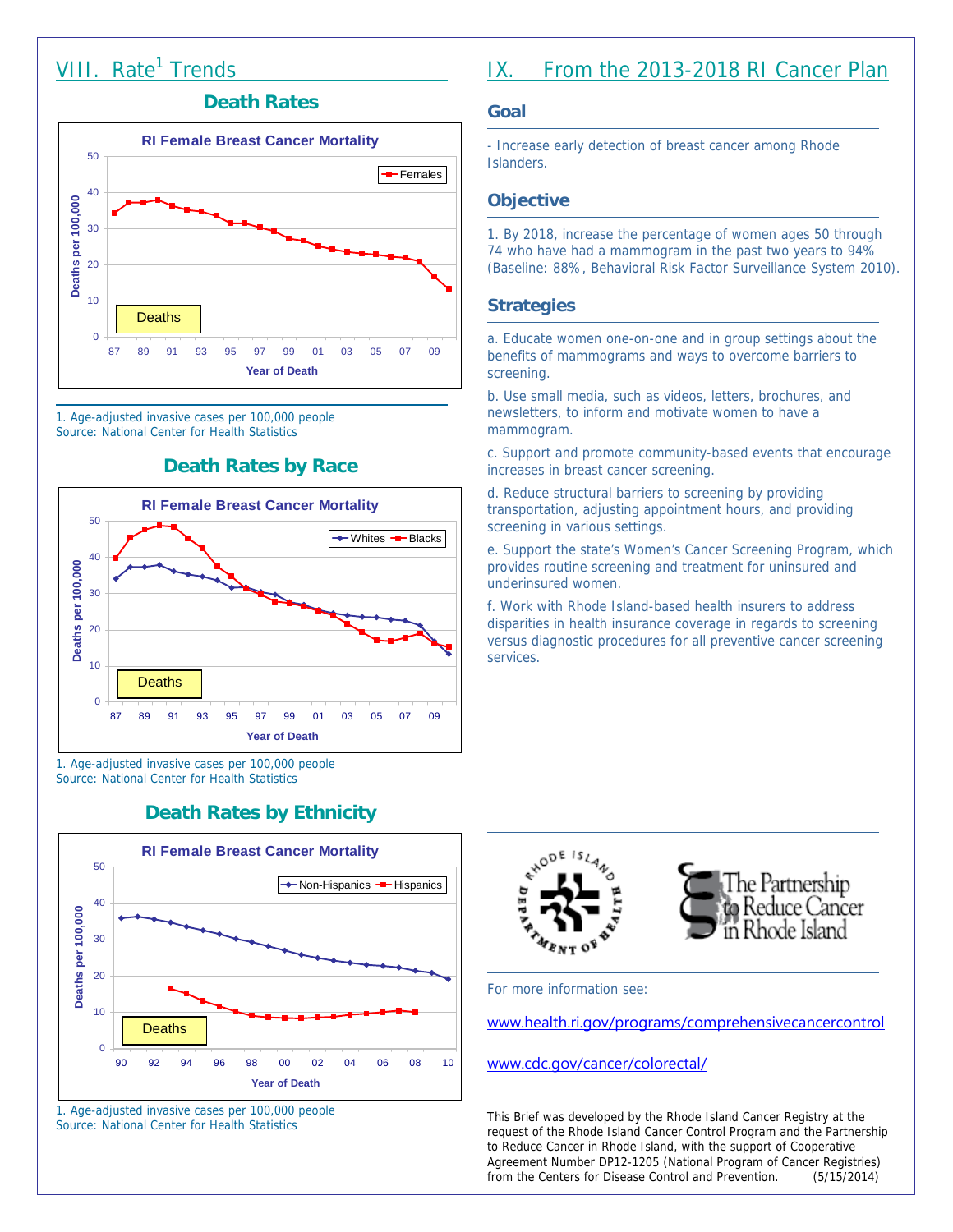### Prostate Cancer

#### **A RHODE ISLAND CANCER CONTROL PROGRAM BRIEF**

#### I. Background

Prostate cancer is the most common cancer among Rhode Island men and men in the U.S. overall. The incidence of prostate cancer is higher among men of African ancestry. Screening for prostate cancer is controversial, as the effectiveness of early treatment in preventing death has not been demonstrated.

Sources: RI Cancer Registry; Centers for Disease Control and Prevention

# II. Cases<sup>1</sup> and Deaths in Context

| <b>Rhode Island:</b>   | 1987-91 | $\leftarrow \wedge \rightarrow$ | 2006-10 |
|------------------------|---------|---------------------------------|---------|
| <b>Cases</b>           |         |                                 |         |
| All cancers            | 24,584  | $+24%$                          | 30,586  |
| Colon-rectum           | 3.884   | $-27%$                          | 2,818   |
| Lung-bronchus          | 3,679   | $+19%$                          | 4,391   |
| <b>Female Breast</b>   | 3,726   | $+15%$                          | 4,267   |
| Prostate               | 2,487   | $+63%$                          | 4,045   |
| <b>Urinary Bladder</b> | 1,289   | $+34%$                          | 1,732   |
| <b>Deaths</b>          |         |                                 |         |
| All causes of death    | 47,947  | $< +1\%$                        | 48,125  |
| All cancers            | 11,932  | $-6\%$                          | 11,176  |
| Colon-rectum           | 1,560   | $-37%$                          | 987     |
| Lung-bronchus          | 3,097   | $+2%$                           | 3,183   |
| <b>Female Breast</b>   | 1,103   | $-33%$                          | 743     |
| Prostate               | 671     | $-24%$                          | 512     |
| <b>Urinary Bladder</b> | 274     | $+21%$                          | 332     |

1. Includes all invasive cases and in situ cases of the urinary bladder Sources: RI Cancer Registry; National Center for Health Statistics

### III. Age-Adjusted<sup>1</sup> Rates

| <b>Prostate Cancer:</b> | 1987-91 | $\leftarrow \wedge \rightarrow$ | 2006-10 |
|-------------------------|---------|---------------------------------|---------|
| <b>Incidence Rates</b>  |         |                                 |         |
| Rhode Island            | 43.8    | $+51%$                          | 66.3    |
| <b>United States</b>    | 64.5    | $+12%$                          | 72.5    |
| <b>Mortality Rates</b>  |         |                                 |         |
| Rhode Island            | 12.2    | $-37%$                          | 7.7     |
| <b>United States</b>    | 13.5    | $-33%$                          | 9.O     |

1. Age-adjustment permits meaningful comparison of rates across populations with very different age structures.

Sources: RI Cancer Registry; National Cancer Institute's SEER System; National Center for Health Statistics

# IV. Cases<sup>1</sup> by Race and Ethnicity

| <b>Rhode Island:</b>                  | 1987-91        | 2006-10 | 2010<br>Pop. |
|---------------------------------------|----------------|---------|--------------|
| Race                                  |                |         |              |
| White                                 | 2,435          | 3,571   | 856,869      |
| <b>Black</b>                          | 54             | 192     | 60,189       |
| Native American                       |                | 3       | 6,058        |
| Asian & Pacific Islander <sup>2</sup> | O              | 24      | 31.011       |
| Other & Unknown                       | $\mathfrak{D}$ | 278     | 98,440       |
| <b>Ethnicity</b>                      |                |         |              |
| <b>Hispanic</b>                       | 13             | 155     | 130,655      |
| <b>Not Hispanic</b>                   | 2,392          | 3,620   | 921,912      |
| Unknown                               | 87             | 293     | n/a          |

1. Includes all invasive cases

2. "Asian & Pacific Islander" includes Asian Indians and Pakistanis. Source: RI Cancer Registry

# V. Control Strategy: Screening?

Combining the digital rectal examination with the PSA (Prostatic Specific Antigen) test in men ages 50 and over<sup>1</sup> is effective in detecting prostate cancer early, but clinical trials have not shown that screening prevents deaths.

1. Ages 45 and over for men with a first-degree relative diagnosed with prostate cancer before age 65, and all men of African descent Source: Centers for Disease Control and Prevention

### VI. Percent Screened with PSA Test<sup>1</sup>

| Location / Year      | 2002        | 2006 | 2010        |
|----------------------|-------------|------|-------------|
| Rhode Island         | <u>59.1</u> | 61.0 | <u>58.1</u> |
| <b>United States</b> | 53.8        | 53.5 | 53.2        |

1. % of men ages 40+ who had a PSA test in the past 2 years. Source: Behavioral Risk Factor Surveillance System

# VII. Late Stage Cancer Rates<sup>1</sup>



 $\overline{a}$ 

1. Age-adjusted metastatic cases per 100,000 people Source: RI Cancer Registry; National Cancer Institute, SEER System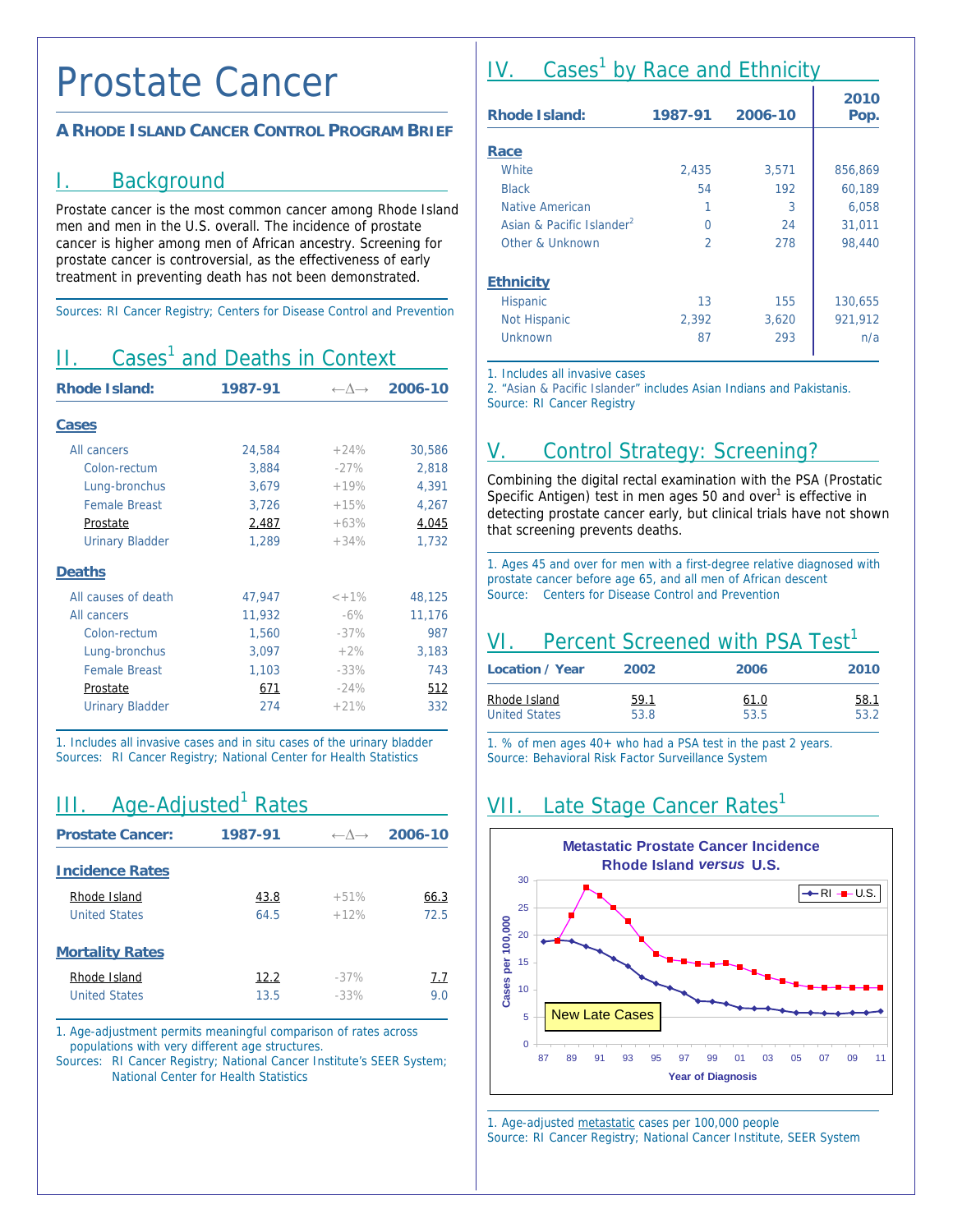

Source: National Center for Health Statistics

#### **Death Rates by Race**



1. Age-adjusted deaths per 100,000 people Source: National Center for Health Statistics



For more information see:

www.health.ri.gov/programs/comprehensivecancercontrol

www.cdc.gov/cancer/colorectal/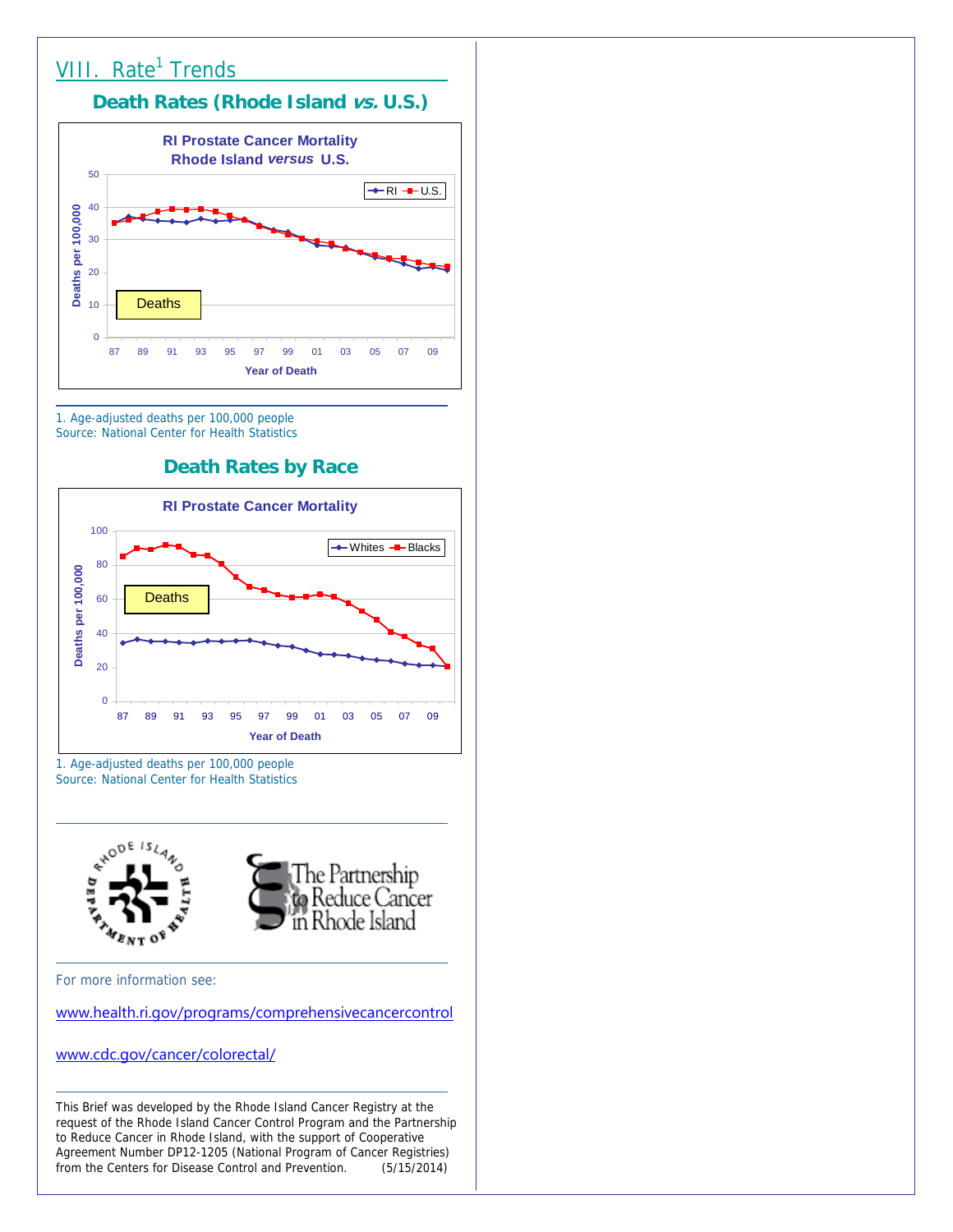### Bladder Cancer

#### **A RHODE ISLAND CANCER CONTROL PROGRAM BRIEF**

#### I. Background

Cancer of the urinary bladder ("bladder cancer") is the fifth most common cancer to be diagnosed in Rhode Island, and the sixth most common to be diagnosed in the U.S. Annual counts of new bladder cancers and deaths have increased over the past 25 years in Rhode Island (34% and 21%, respectively), despite significant reductions in risk factors, reflective of past trends in smoking and the long incubation period of this cancer. In the U.S., tobacco use is the leading cause of bladder cancer, followed in importance by occupational and environmental exposures.

Sources: RI Cancer Registry; National Cancer Institute's SEER System

| Cases' and Deaths in Context |         |                                 |         |
|------------------------------|---------|---------------------------------|---------|
| <b>Rhode Island:</b>         | 1987-91 | $\leftarrow \wedge \rightarrow$ | 2006-10 |
| Cases                        |         |                                 |         |
| All cancers                  | 24,584  | $+24%$                          | 30,586  |
| Colon-rectum                 | 3,884   | $-27%$                          | 2,818   |
| Lung-bronchus                | 3,679   | $+19%$                          | 4,391   |
| <b>Female Breast</b>         | 3,726   | $+15%$                          | 4,267   |
| Prostate                     | 2,487   | $+63%$                          | 4,045   |
| <b>Urinary Bladder</b>       | 1,289   | $+34%$                          | 1,732   |
| <b>Deaths</b>                |         |                                 |         |
| All causes of death          | 47,947  | $< +1\%$                        | 48,125  |
| All cancers                  | 11,932  | $-6\%$                          | 11,176  |
| Colon-rectum                 | 1,560   | $-37%$                          | 987     |
| Lung-bronchus                | 3,097   | $+2%$                           | 3,183   |
| <b>Female Breast</b>         | 1,103   | $-33%$                          | 743     |
| Prostate                     | 671     | $-24%$                          | 512     |
| <b>Urinary Bladder</b>       | 274     | $+21%$                          | 332     |

1. Includes all invasive cases and in situ cases of the urinary bladder Sources: RI Cancer Registry; National Center for Health Statistics

| Age-Adjusted <sup>1</sup> Rates<br>III. |         |        |                                         |
|-----------------------------------------|---------|--------|-----------------------------------------|
| <b>Bladder Cancer:</b>                  | 1987-91 |        | $\leftarrow \wedge \rightarrow 2006-10$ |
| <b>Incidence Rates</b>                  |         |        |                                         |
| Rhode Island                            | 23.8    | $+18%$ | 28.1                                    |
| <b>United States</b>                    | 21.1    | $+1%$  | 21.3                                    |
| <b>Mortality Rates</b>                  |         |        |                                         |
| Rhode Island                            | 5.0     | $+2%$  | 5.1                                     |
| <b>United States</b>                    | 4.4     | $+0\%$ | 4.4                                     |

1. Age-adjustment permits meaningful comparison of rates across populations with very different age structures.

Sources: RI Cancer Registry; National Cancer Institute's SEER System; National Center for Health Statistics

# IV. Cases<sup>1</sup> by Race and Ethnicity

| <b>Rhode Island:</b>                  | 1987-91 | 2006-10 | 2010<br>Pop. |
|---------------------------------------|---------|---------|--------------|
|                                       |         |         |              |
| Race                                  |         |         |              |
| White                                 | 1,279   | 1,666   | 856,869      |
| <b>Black</b>                          | 12      | 35      | 60,189       |
| Native American                       | 1       | 3       | 6,058        |
| Asian & Pacific Islander <sup>2</sup> | U       | 9       | 31,011       |
| Other & Unknown                       | 3       | 29      | 98,440       |
| <b>Ethnicity</b>                      |         |         |              |
| Hispanic                              | 4       | 20      | 130,655      |
| <b>Not Hispanic</b>                   | 1,248   | 1,684   | 921,912      |
| Unknown                               | 43      | 38      | n/a          |

1. Includes all invasive cases and all in situ cases, per convention 2. "Asian & Pacific Islander" includes Asian Indians and Pakistanis. Source: RI Cancer Registry

# Control Strategy: Prevention

Preventing exposure to tobacco smoke, to occupational exposures such as o-toluidine or aniline, and to naturally-occurring arsenic compounds in some drinking water supply systems would prevent many if not most cases of bladder cancer in Rhode Island and in the U.S. overall.

 $\overline{a}$ 

Source: Centers for Disease Control and Prevention

# VI. Late Stage Cancer Rates<sup>1</sup>



1. Age-adjusted metastatic cases per 100,000 people Source: RI Cancer Registry; National Cancer Institute, SEER System